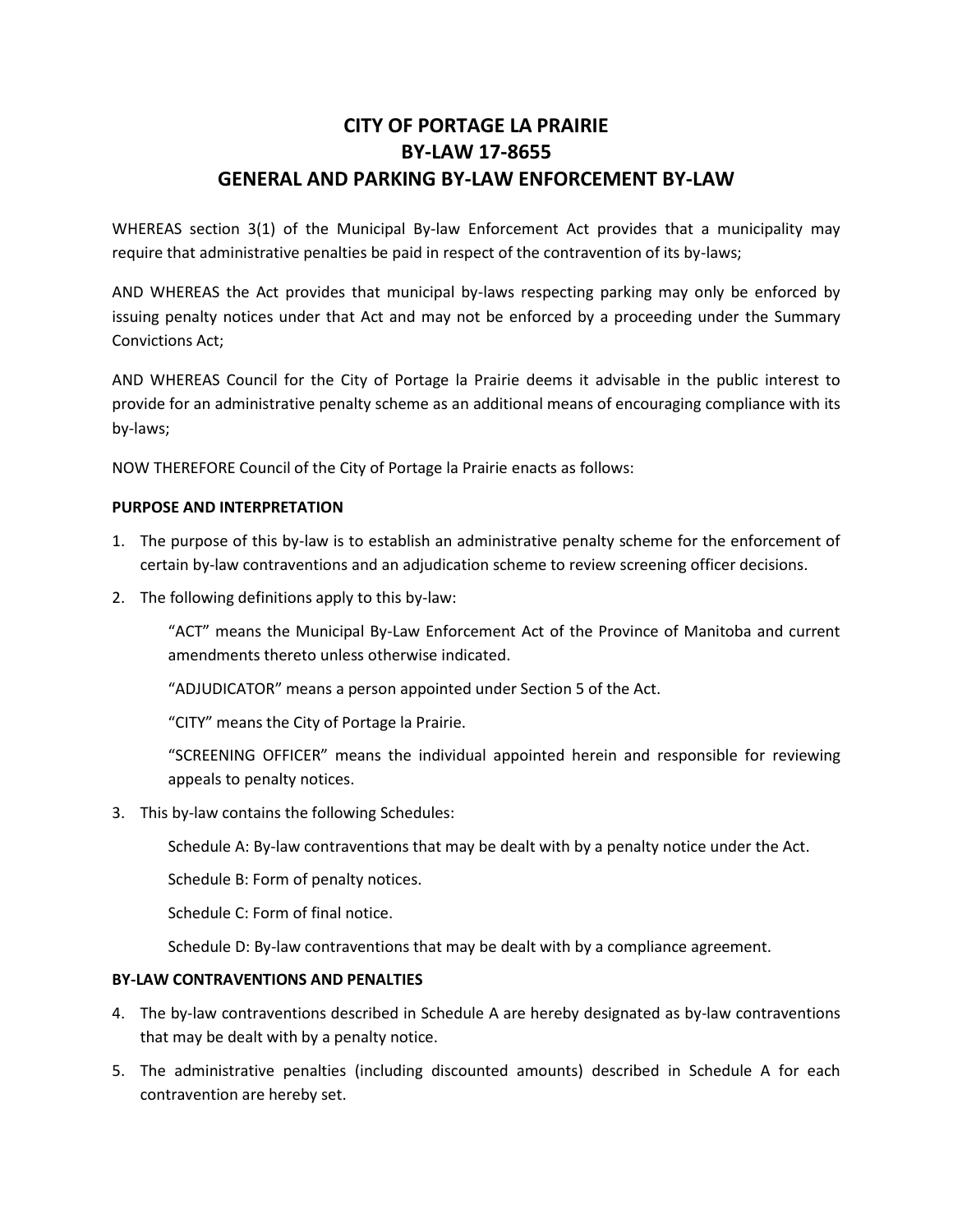6. The discounted amount as shown in Schedule A for the by-law contravention to which it relates may be paid as an administrative penalty if:

P a g e | **2**

- a. payment is made within fourteen (14) days after delivery of the penalty notice, and
- b. no request is made for review by a screening officer.
- 7. A penalty notice shall be in the form set out in Schedule B.
- 8. The period within which a person must pay the administrative penalty or request a review by a screening officer is hereby set at thirty (30) days after delivery of the penalty notice.
- 9. If, at the end of the period for responding to a penalty notice under section 8 of this by-law, a person to whom a penalty notice was delivered has not responded, the Municipality must deliver a final notice to the person in the form of Schedule C. A person to whom a final notice is delivered must, within thirty (30) days after delivery, pay the administrative penalty or request a review by a screening officer.
- 10. The Municipality must deliver penalty notices and final notices in the manner provided for in sections 9 and 22 of the Act and section 3 of the Municipal By-law Enforcement Regulation, and the date of delivery shall be determined in accordance with those sections. The giving of other notices or documents by the Municipality, a screening officer or an adjudicator is governed by sections 34 to 36 of this by-law. Periods within which affected persons must make payments or request a review or adjudication are determined under section 36 of this by-law.

#### **SCREENING OFFICER**

- 11. Council shall by resolution appoint one or more screening officers.
- 12. A member of council or of a council committee is not eligible to be appointed as a screening officer.
- 13. A screening officer who is not an employee of the Municipality must be paid remuneration and expenses as set by Council from time to time.

#### **REVIEW BY SCREENING OFFICER**

- 14. A request for review by a screening officer must be made in the manner set out in the penalty notice.
- 15. Within fourteen (14) days after receiving the request, the screening officer must attempt to contact a person who has requested a review to acknowledge receipt of their request.
- 16. On a review of a penalty notice, the screening officer may:
	- a. confirm the administrative penalty;
	- b. reduce the amount of the administrative penalty if satisfied that exceptional circumstances exist;
	- c. in the case of a contravention described in Schedule D, enter into a compliance agreement with the person on behalf of the Municipality; or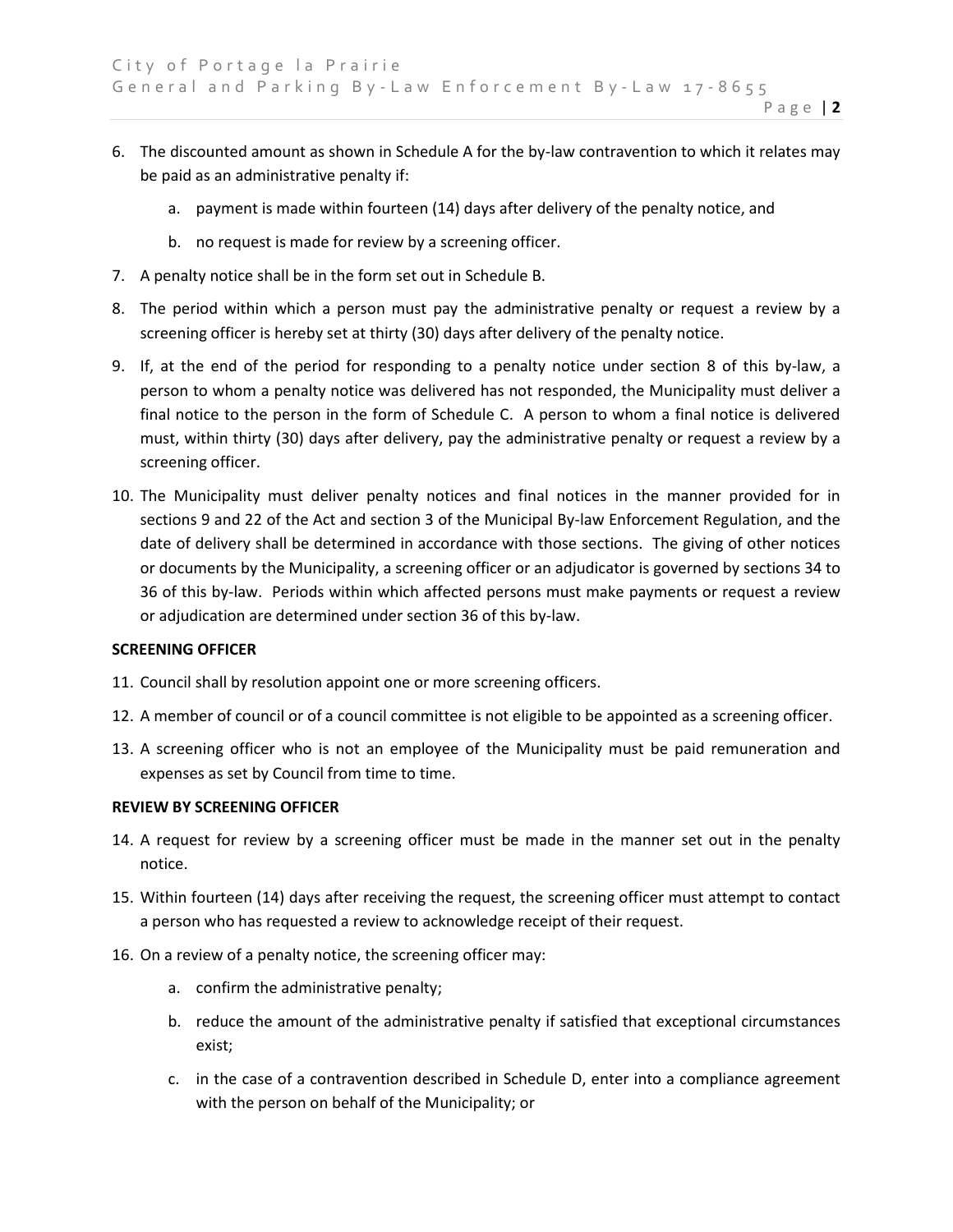P a g e | **3**

- d. cancel the penalty notice if, in the screening officer's opinion,
	- i. the contravention did not occur as alleged,
	- ii. the penalty notice does not comply with section 6(2) of the Act, or
	- iii. exceptional circumstances exist.
- 17. The screening officer must make a decision in writing within thirty (30) days of the request for review. After making the decision, the screening officer must give the affected person notice of the decision.
- 18. If the screening officer confirms or reduces the amount of the administrative penalty, the amount is due and payable within fourteen (14) days after receipt (or deemed receipt under section 33 of this by-law) of the decision of the screening officer, unless the person requests adjudication under section 25 of this by-law.
- 19. If the screening officer confirms or reduces the amount of the administrative penalty, the screening officer must inform the affected person that the amount is due and payable within fourteen (14) days after receipt (or deemed receipt under section 33 of this by-law) of the decision of the screening officer and that the affected person can request an adjudication under section 25 of this by-law.

#### **COMPLIANCE AGREEMENT**

- 20. The by-law contraventions described in Schedule D are hereby designated as by-law contraventions that may be dealt with by a compliance agreement.
- 21. A compliance agreement must
	- a. describe the action to be taken to bring the person into compliance with the by-law,
	- b. state a date no later than sixty (60) days after the date of the agreement by which the action must be completed, and
	- c. provide for inspection for the purpose of determining compliance with the agreement.
- 22. If the screening officer believes that a person who has entered into a compliance agreement has failed to comply with its terms, the screening officer may end the compliance agreement and give the person notice of that fact by regular mail. The notice is deemed to be received within seven (7) days after the day it was mailed.
- 23. When a screening officer ends a compliance agreement, the person who entered into it may, within fourteen (14) days after receiving the notice under section 22 of this by-law
	- a. pay the administrative penalty set out in the penalty notice; or
	- b. request that the screening officer submit for adjudication the issue of whether the person complied with the terms of the agreement.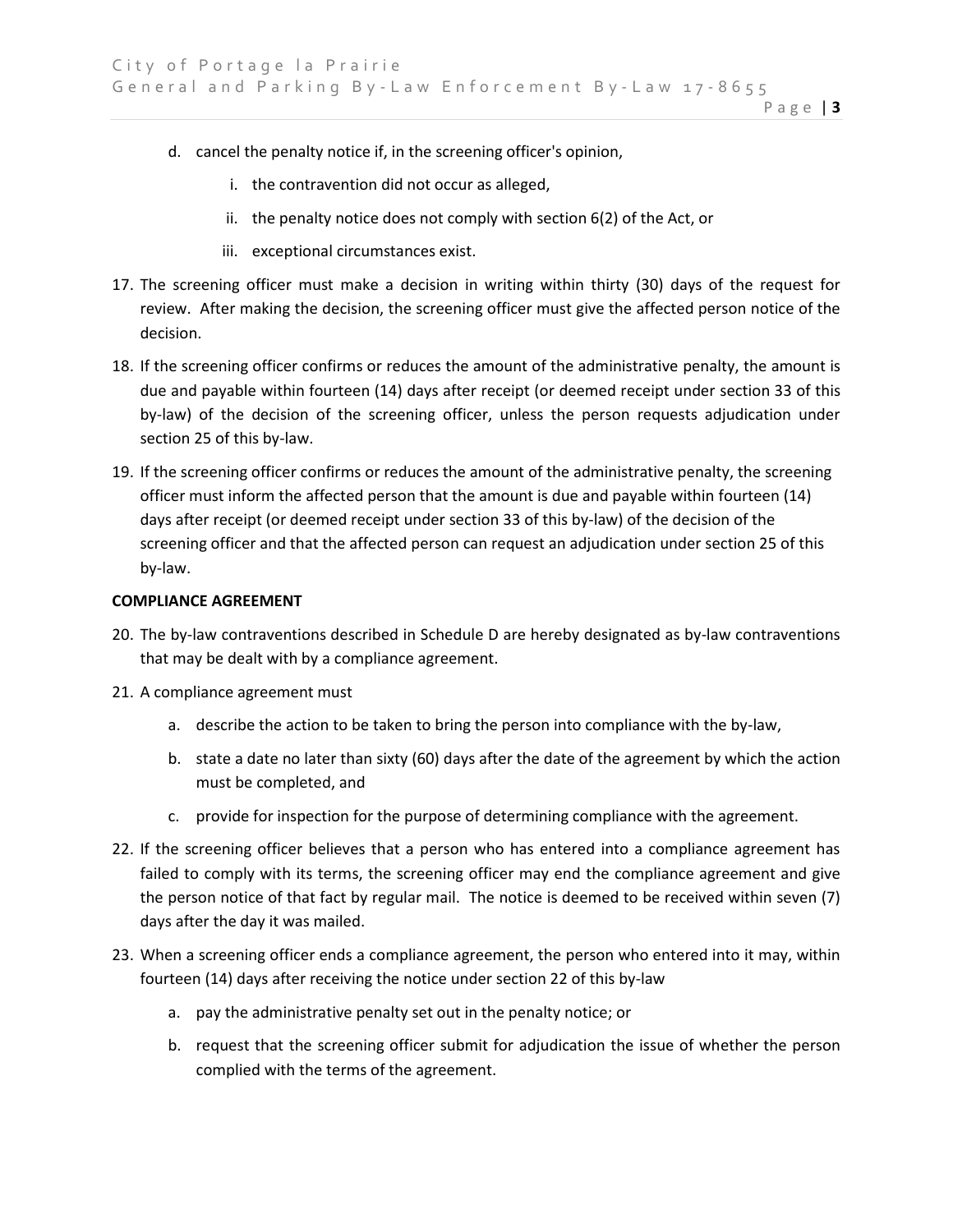#### **ADJUDICATION SCHEME**

- 24. An adjudication scheme described in sections 14 to 21 of the Act is hereby established to allow a person to whom a penalty notice has been issued to:
	- a. request a review of a screening officer's decision to confirm or reduce the administrative penalty set out in the penalty notice;

P a g e | **4**

- b. request a determination of a dispute as to whether the terms of a compliance agreement were complied with.
- 25. Within fourteen (14) days after receipt (or deemed receipt under section 33 of this by-law) of the screening officer's decision, the person may request a review of the screening officer's decision by an adjudicator by notice in writing to the screening officer mailed or delivered to the municipal office accompanied by a \$25 adjudication fee.
- 26. Upon receipt of a request for adjudication and the payment of the adjudication fee, the screening officer must submit the request to the chief adjudicator appointed under the Act.
- 27. The selected adjudicator must attempt to contact a person who has requested a review to arrange a mutually convenient date, time and means of reviewing the request. The person may be heard
	- a. by telephone or in writing, including by fax or e-mail; or
	- b. through the use of a video or audio link or other available electronic means.

#### 28. If

- a. the adjudicator is unable to contact a person who has requested a review,
- b. the person without reasonable cause does not agree to a date and time or means of hearing, or
- c. the person fails to appear or otherwise participate in the hearing,

the adjudicator must order that the amount of the administrative penalty set by the screening officer or in the case of the ending of a compliance agreement, the administrative penalty set out in the penalty notice, is immediately due and payable to the Municipality.

29. In addition to the powers of the adjudicator in making a decision set out in section 19(2) of the Act, the adjudicator may cancel the penalty notice on the grounds set out in section 16 (d)(iii) of this bylaw and may reduce the amount of the administrative penalty if satisfied that exceptional circumstances exist, in which case the reduced penalty is immediately due and payable to the Municipality.

### **CITY MANAGER'S AUTHORITY**

- 30. The City Manager is authorized to do the following:
	- a. pay invoices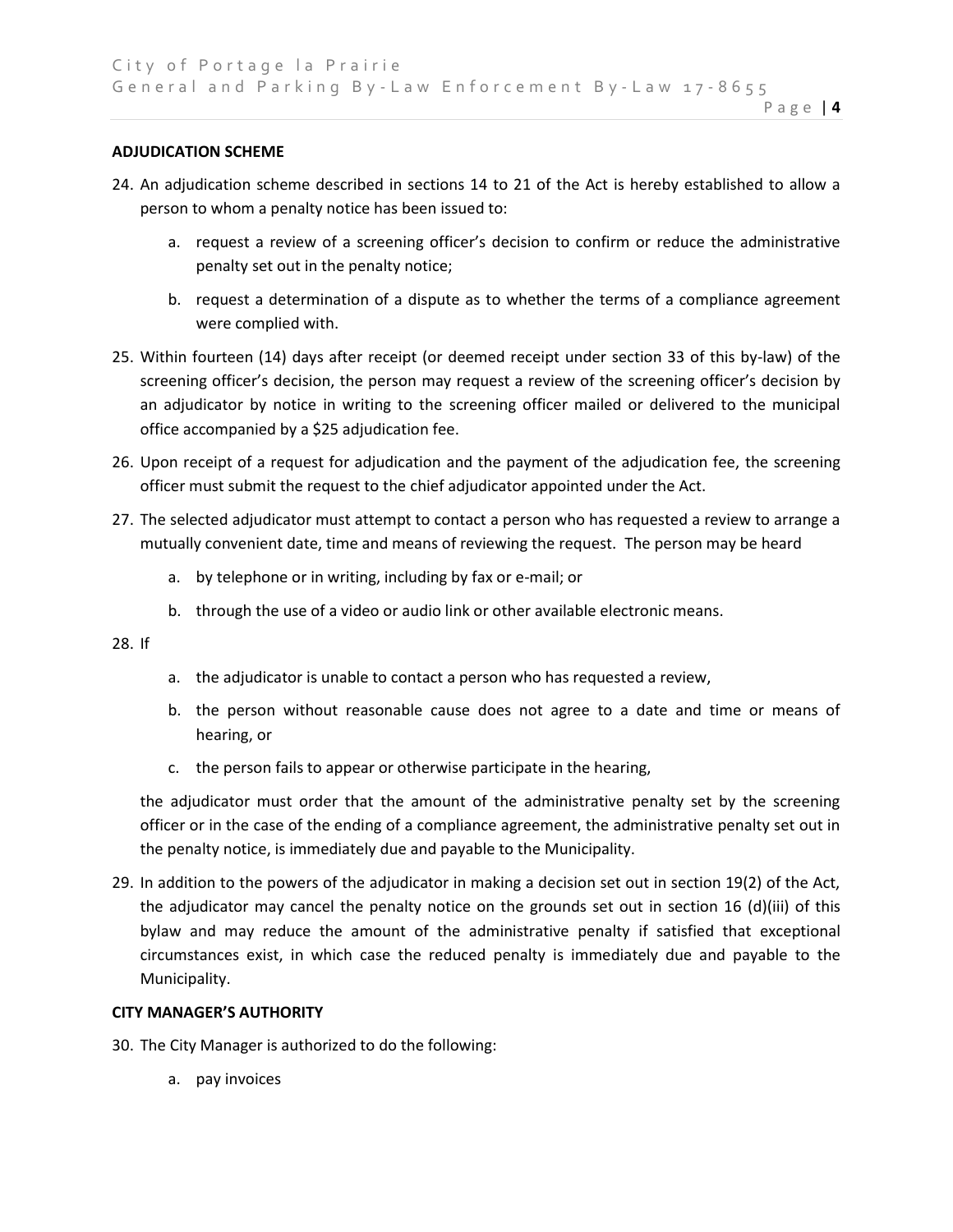- i. of the screening officer for remuneration and expenses as set by Council from time to time;
- ii. for the costs and administration of the adjudication scheme under section 21(1) of the Act;
- iii. for the remuneration and expenses of adjudicators;
- b. refund an adjudication fee ordered to be refunded by an adjudicator.
- c. issue a certificate in respect of an unpaid penalty under section 23(1) of the Act and file the certificate in the Court of Queen's Bench.

### **DISCLOSURE OF INFORMATION**

31. Upon receipt of an adjudicator's decision, the City Manager must make the decision available to the public.

### **NOTICES AND TIME PERIODS**

- 32. Where a notice or other document (other than a penalty or final notice) referred to in this by-law is required to be given to a person (other than to the Municipality), the notice or other document may be given
	- a. by delivering it personally to the person;
	- b. by mailing a copy by regular mail or delivering a copy
		- i. if the notice or document relates to a parking contravention, to the address of the vehicle owner indicated in the records of the Registrar of Motor Vehicles;
		- ii. to the last known address of the person named in the penalty notice; or
	- c. if the person is a corporation,
		- i. by mailing a copy by regular mail to the corporation's registered office;
		- ii. by mailing a copy by regular mail or delivering a copy to an officer or director of the corporation;
		- iii. by delivering it personally to someone who appears to be in charge at a place where the corporation carries on business; or
	- d. if the person has used e-mail in communication, by sending it to the e-mail address provided by or shown in the communication from the person.
- 33. A notice or other document given under section 32 that is
	- a. delivered personally is deemed to have been given or delivered on the day it was delivered;
	- b. mailed is deemed to have been given or delivered to the person seven (7) days after the day it was mailed;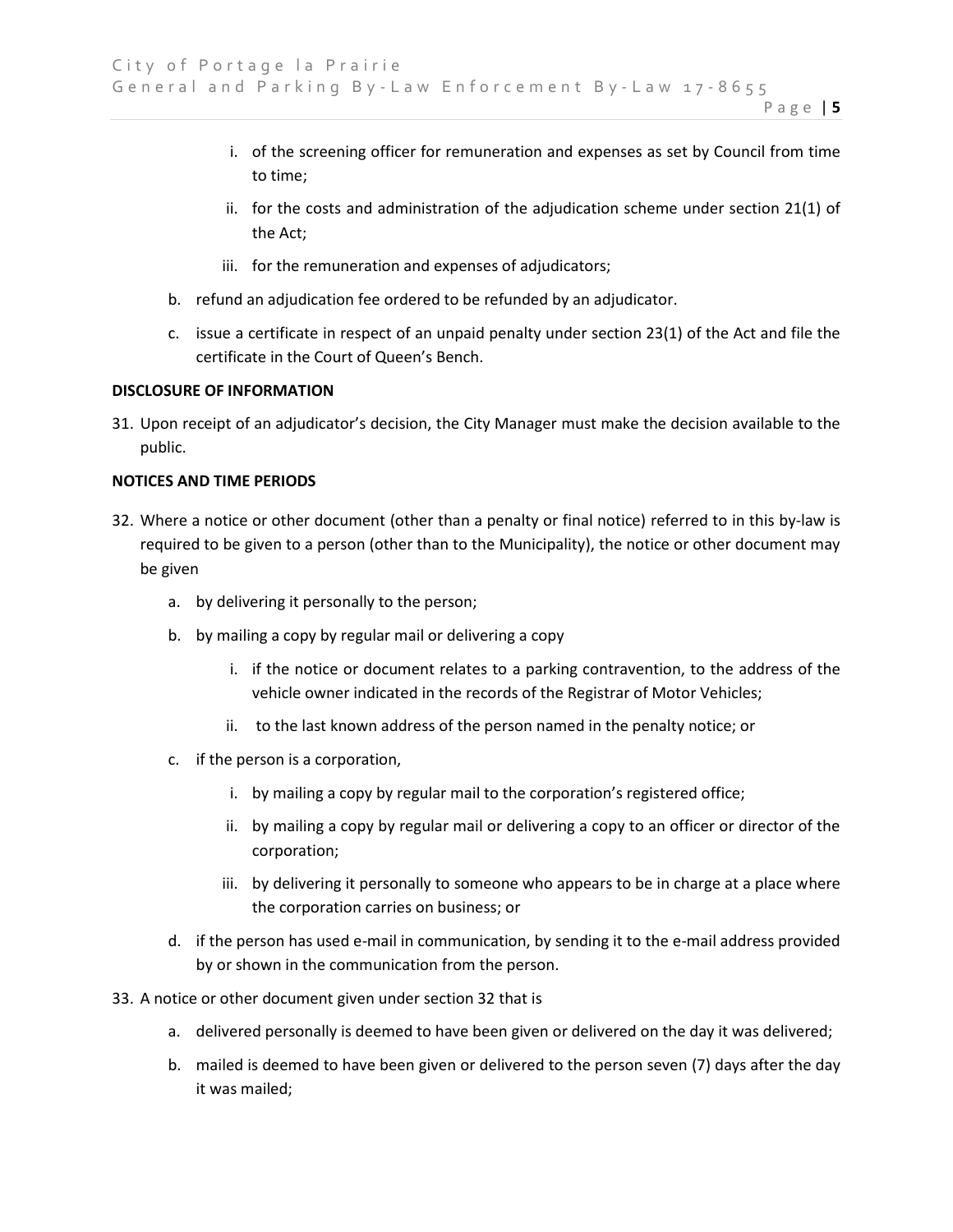- c. sent by email is deemed to have been given or delivered two (2) days after the day it was sent.
- 34. In determining the time within which a person must make a payment or request review or adjudication,
	- a. the time does not include the first day of the period;
	- b. a period that would otherwise expire on a holiday is extended to include the next day that is not a holiday;
	- c. a period that would otherwise expire on a day when the municipal office is not open is extended to include the next day the municipal office is open.

### **AMENDMENTS TO OTHER MUNICIPAL BY-LAWS**

35. This Part makes necessary amendments if required to the enforcement provisions of by-laws that contain designated violations.

### **TRANSITIONAL**

- 36. This by-law shall come into force on the day it is passed.
- 37. Prosecutions of designated by-law contraventions that were started before this by-law comes into force shall continue under the procedures of the former by-laws and the Summary Convictions Act.

DONE AND PASSED IN COUNCIL DULY THIS DAY OF , 2017.

 [Original signed by Mayor Irvine Ferris] Mayor

 [Original signed by Diane Van Aert] Manager of Administration

Read a first time this 23rd day of January, 2017

Read a second time this 13th day of February, 2017.

Read a third time this 13th day of February, 2017.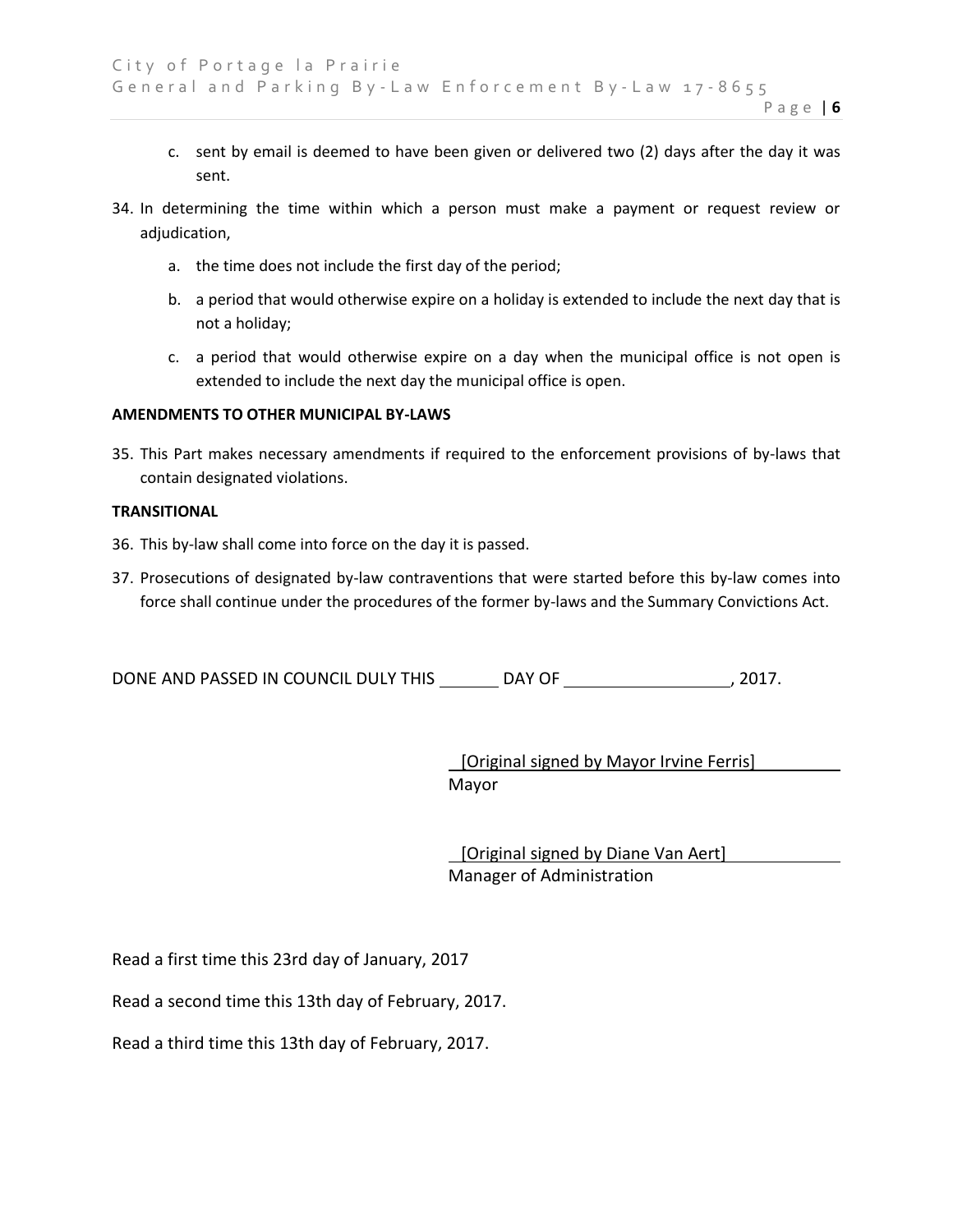## **Schedule A to By-Law 17-8655**

### **BY-LAW CONTRAVENTIONS THAT MAY BE DEALT WITH BY A PENALTY NOTICE UNDER THE ACT**

Traffic By-Law:

- Parking meter expired
- Parking in no parking zone
- Improperly parked at meter
- Parked within 3 meters of fire hydrant
- Parked in or within 3 meters of a crosswalk
- Parked in a loading zone
- Parked in no parking snow removal zone
- Snow removal ban
- Parked in private driveway
- Parked in fire lane
- Parked in a disabled zone
- Any other stopping, standing or parking violation

*\*Penalties are set out in the Fees and Charges Schedule*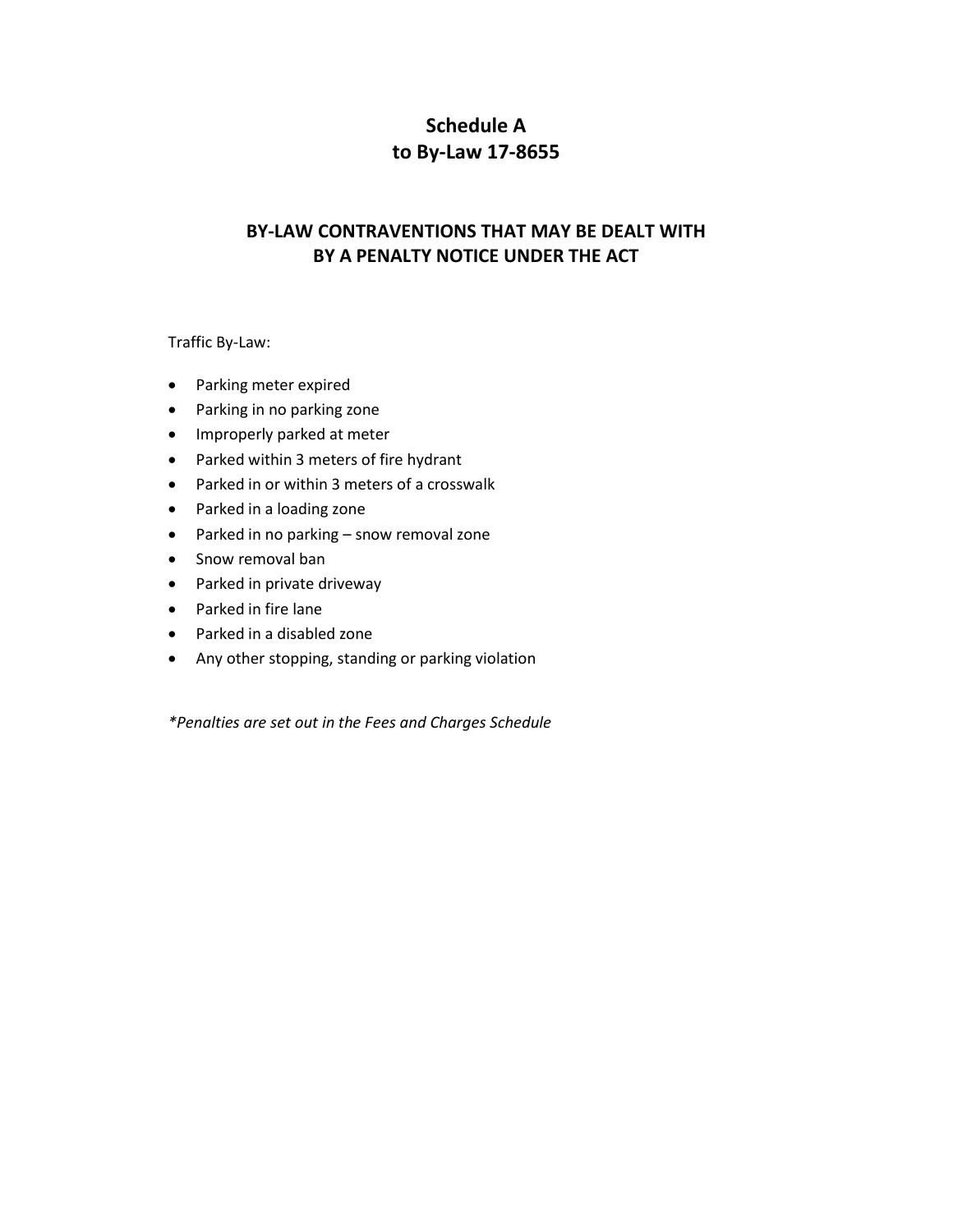## **Schedule B to By-Law 17-8655**

### **PENALTY NOTICES**

Parking Summons (see following)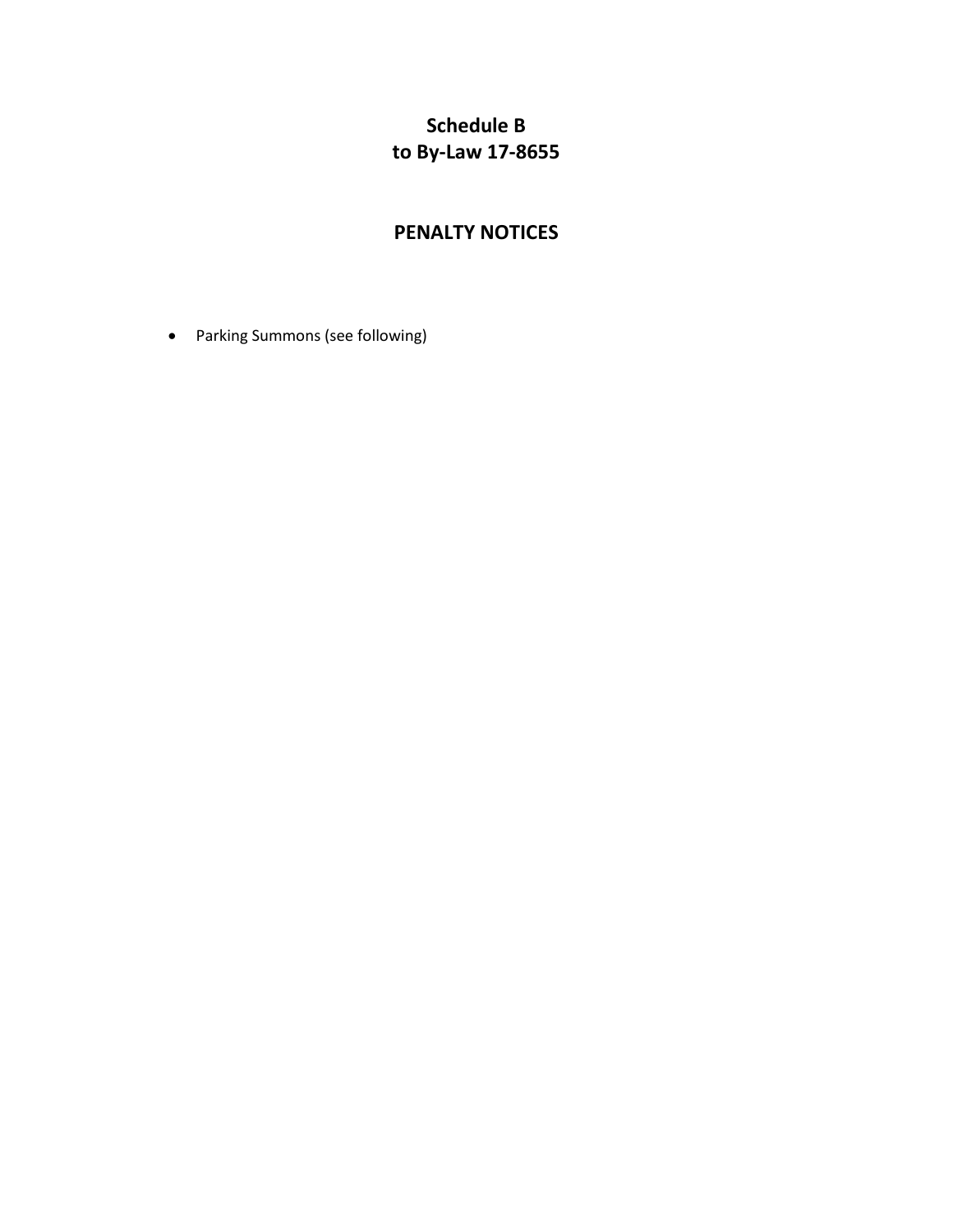|                                           | <b>CITY OF</b><br><b>PORTAGE LA PRAIRIE</b><br><b>VILLE DE</b><br><b>PORTAGE LA PRAIRIE</b>                                                                                                     |                                          |  | 0001                                                                                                                                                                                                                                            |  |
|-------------------------------------------|-------------------------------------------------------------------------------------------------------------------------------------------------------------------------------------------------|------------------------------------------|--|-------------------------------------------------------------------------------------------------------------------------------------------------------------------------------------------------------------------------------------------------|--|
| Manitoba on the:                          | <b>SUMMONS</b><br>OFFENCE NOTICE<br>The undersigned. being an Officer.<br>says that he (she) has reasonable<br>and probable grounds to believe, and<br>does believe that at Portage la Prairie. |                                          |  | <b>SOMMATION</b><br><b>AVIS D'INFRACTION</b><br>Le (la) soussigné(e) en qualité d'agent(e)<br>déclare qu'il (elle) a des motifs<br>raisonnables et probables de croire et<br>il (elle) croit qu'à Portage-la-Prairie<br>Province du Manitoba le |  |
| DAY-JOUR                                  | <b>MONTH-MOIS</b>                                                                                                                                                                               | YEAR - ANNÉE                             |  | <b>TIME-HEURE</b>                                                                                                                                                                                                                               |  |
| Name and address of registered owner:     |                                                                                                                                                                                                 | Nom et adresse du propriétaire inscrit:  |  |                                                                                                                                                                                                                                                 |  |
| VEH.LJC.NO. NUMÉRO DE PLAQUE              |                                                                                                                                                                                                 | <b>COLOUR - COULEUR</b><br>MAKE · MARQUE |  |                                                                                                                                                                                                                                                 |  |
| <b>LOCATION - EMPLACEMENT</b>             | METER NO. • NO DU PARCOMÈTRE                                                                                                                                                                    |                                          |  |                                                                                                                                                                                                                                                 |  |
| did unlawfully commit a violation to wit: |                                                                                                                                                                                                 |                                          |  | INCLUDE THIS NOTICE WITH VOLIR PAVMENT                                                                                                                                                                                                          |  |

ald unlawfully commit a violation to wit: à commis la violation suivante:

INCLUDE THIS NOTICE WITH YOUR PAYMENT JOINDRE LE PRESENT AVIS AU PAIEMENT

Parking meter expired Parked in no parking -snow removal zone 16  $01$ Durée indiquée au parcomètre écoulée Garé en stationnement interdit zone de déblayage de la neige Parked In no parking zone Snow removal ban 02 20 Interdiction d'enlévement de neige Garé en stationnement interdit Improperly parked at meter Parked in private driveway  $22$ 03 Mal garé au parcomètre Garé dans une allée privée Parked within 3 meters of a fire hydrant In fire lane 04 23 Voie pour pompiers Garé à moins de 3 mètres d'une bouche d'incendie Parked in or within 3 metres of a crosswalk Parked in a disabled zone 05 26 Garé à ou moins de 3 mètres d'un passage pièton Garé dans un stationnement pour personne handicapé Parked in a loading zone 06 Garé dans une zone de chargement Other 25 Autre

# **FINE PAYMENT SCHEDULE**

| Payment received within 14 days for all violations except 16, 20 & 23 | $\frac{1}{2}$ \$ 10.00 |
|-----------------------------------------------------------------------|------------------------|
| Payment received within 14 days for violations 16, 20 & 23            | \$30.00                |
| Payment received after 14 days for all parking violations             | \$40.00                |

## **CALENDRIER DES PAIEMENTS FINE**

contrary to the City of Portage la Prairie Bylaw. Signed on the date of the violation at Portage la Prairie, Manitoba. Contrairement à de la Ville de Portage la Prairie réglement. Signé à la date de l'infraction à Portage la Prairie, du Manitoba.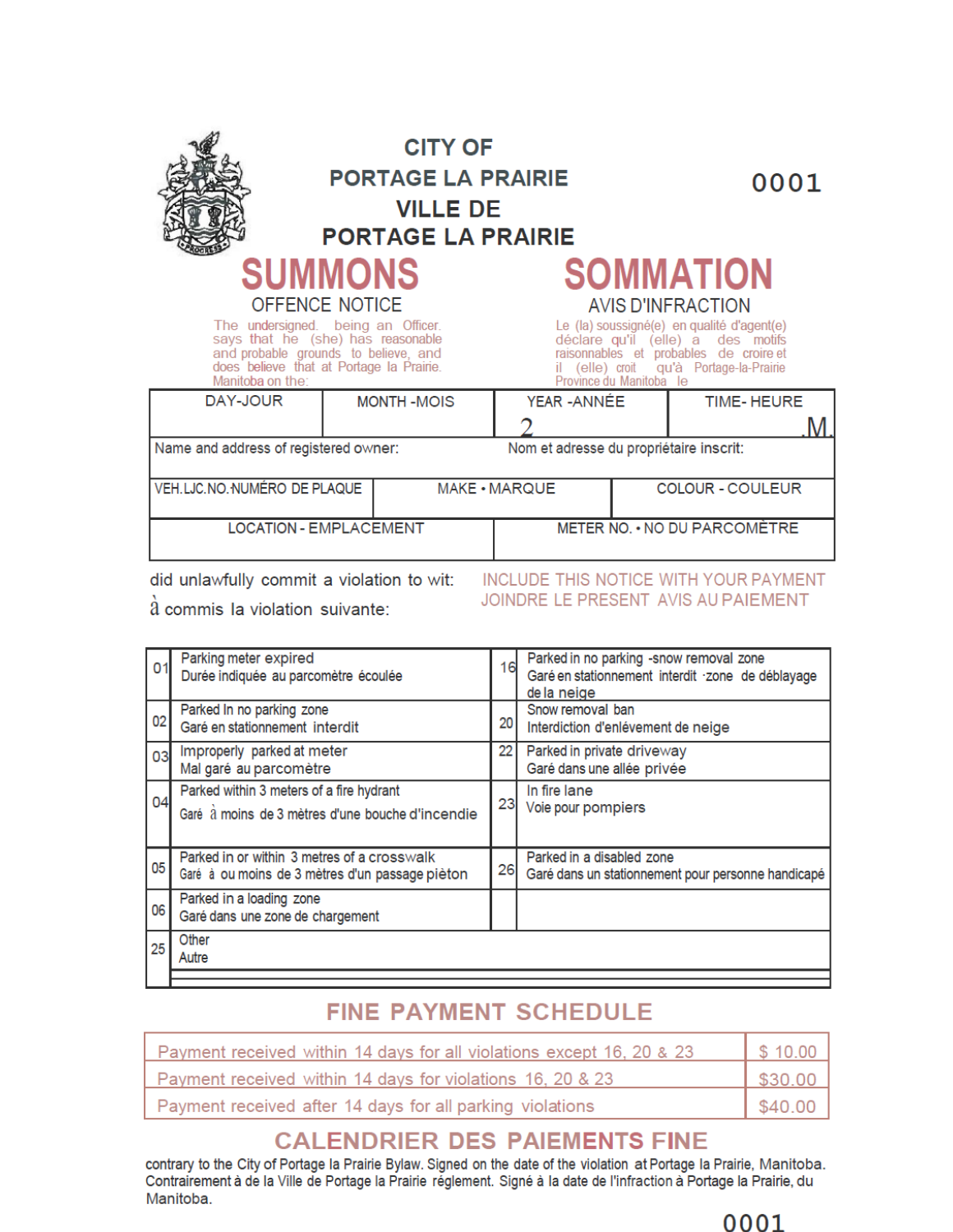Amount paid Somme payee \$\_\_\_\_\_\_\_\_\_\_\_\_\_\_\_\_\_\_\_ Init./Paraphe \_

#### VOLUNTARY PAYMENT OF FINE

Make your cheque or Money Order payable to the City of Portage la Prairie and mail to: City of Portage la Prairie, 97 Saskatchewan Ave. East, Portage la Prairie, MB R1N OL8, or pay at City Hall between 9:00 a.m. and 4:30 p.m. Monday to Friday excluding Statutory holidays. Payment may be placed in the drop box at City Hall, paid online through the City's website, or by phone. See City website for details.

*Note: Do not forward cash by mail.*

If you wish to have your ticket reviewed by a Screening Officer, please visit City Hall at 97 Saskatchewan Ave, East, Portage la Prairie, or our website (www.cityplap.com) to obtain a copy of the Screening Officer review form.

**Warning** - Failure to remit your fine or to request a review by a Screening Officer may result in alternate action being taken to enforce the conviction.

PAIEMENT VOLONTAIRE DE L'AMENDE

Faire le chèque ou le mandat-poste à l'ordre de et envoyer à: La ville de Portage la Prairie, 97 Saskatchewan Ave. Est, Portage la Prairie, MB R1N OL8, ou payer à l'hôtel de ville entre 9h00-16h30 du lundi au vendredi, sauf les jours fériés. Le paiement peut être placé dans la boite de dépôt à l'hôtel de ville, ou payer en ligne via le site Web de la ville, ou par téléphone. Voirsite de la ville pour les détails.

*Note: Ne pas payer en espèces par courrier.*

Pour une demande de révision de votre contravention par un officier de dépistage veillez visiter l'hôtel de ville au 97 Saskatchewan Ave Est, ou notre site web (www.city-plap.com) pour obtenir le formulaire de demande d'une révision.

**Avertissement:** Si vous ne payez pas votre amende ou n'avez pas demandez une révision par un officier de dépistage, une action subsidiaire peut être introduite contre vous afin que la condamnation puisse être mise à exécution.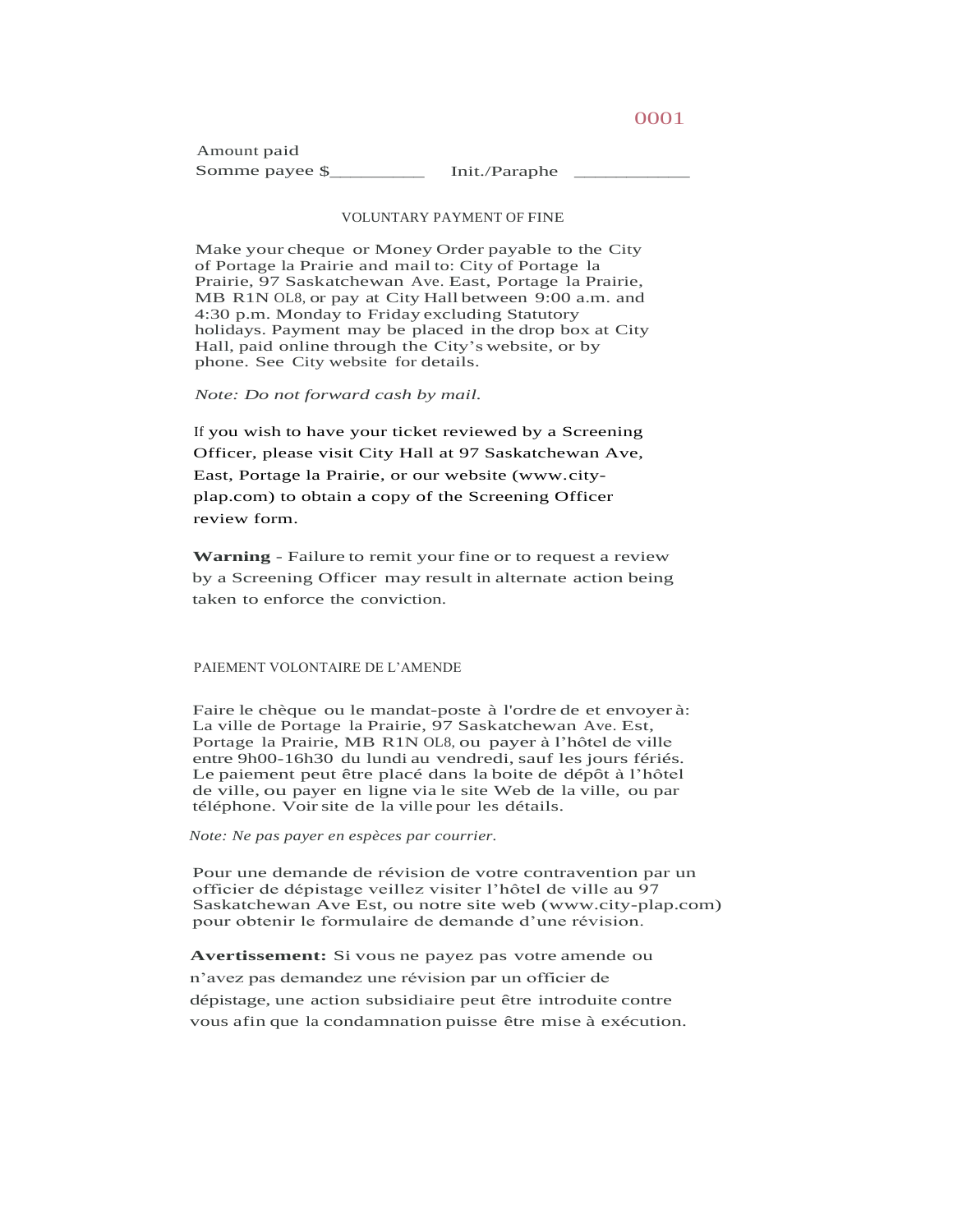## **Schedule C to By-Law 17-8655**

### **FINAL NOTICE**

Final notices will be mailed out by way of letter, as follows:

This is your Final Notice that you owe \$ to the City of Portage la Prairie for the above noted penalty notice. You have 30 days from the date of receiving this Final Notice to either pay the fine or to request a review by a screening officer by completing the enclosed Request of Review form.

Payments and requests for Review can be made in person or by mail to:

### **City Hall 97 Saskatchewan Avenue East Portage la Prairie, MB R1N 0L8 Office Hours: 9:00am-4:30pm, Monday to Friday**

If you do not pay the amount of the fine as set out above, or if you do not request a Review by a Screening Officer, the City of Portage la Prairie may take any and all steps necessary to collect he amount of the fine from you, as authorized by *The Municipal By-law Enforcement Act*.